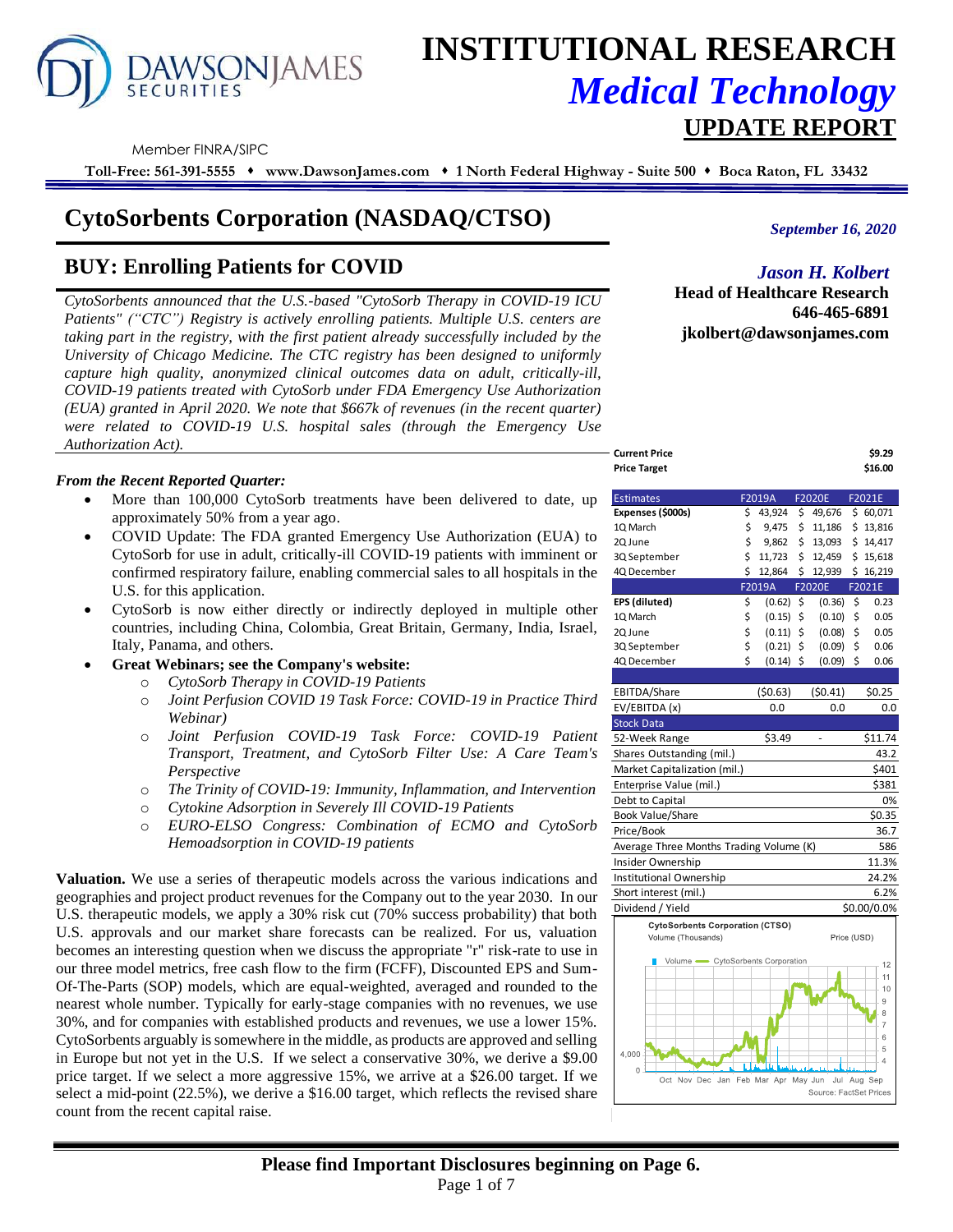

**Risks.** Market risks, Regulatory risks, Financial risks, and Commercialization risks.

#### **Modeling Assumptions**

- 1. We assume continued steady growth for CytoSorb in the current key EU direct sales countries of Germany, Austria, and Switzerland.
- 2. We assume a selling price per cartridge of \$1,000 for direct sales and \$600 for distribution sales. We estimate that each patient will require an average of five units (CytoSorb cartridges) for sepsis treatment and three units for cardiac treatment.
- 3. We conservatively assume that CytoSorb can achieve a ten percent market share of the market in Germany, Austria, and Switzerland, and 3% of the market in the rest of the EU by 2030.
- 4. Our model includes CytoSorb revenues in the U.S. for cardiac surgery and sepsis beginning in 2022 upon commercialization. To these revenues, we apply a 70% probability of success (or 30% risk cut).

#### **Exhibit 1. CytoSorb sepsis EU direct sales (Germany, Austria, and Switzerland)**

| CytoSorb - Direct Sales (Germany, Austria, Switzerland)    | 2018E         | 2019E       | 2020E       | 2021E       | 2022E       | 2023E       | 2024E       | 2025E       | 2026E       | 2027E       | 2028E       | 2029E       | 2030E       |
|------------------------------------------------------------|---------------|-------------|-------------|-------------|-------------|-------------|-------------|-------------|-------------|-------------|-------------|-------------|-------------|
| EU population                                              | 506,327,109   | 507.441.029 | 508,557,399 | 509.676.225 | 510.797.513 | 511.921.267 | 513.047.494 | 514.176.199 | 515,307,386 | 516.441.062 | 517.577.233 | 518,715,903 | 519,857,078 |
| Germany population                                         | 81.202.563    | 81.632.936  | 82.065.591  | 82.500.539  | 82.937.791  | 83.377.362  | 83.819.262  | 84.263.504  | 84.710.100  | 85.159.064  | 85.610.407  | 86.064.142  | 86.520.282  |
| Austria population                                         | 8.446.189     | 8.448.723   | 8.451.257   | 8.453.793   | 8.456.329   | 8.458.866   | 8.461.404   | 8.463.942   | 8.466.481   | 8.469.021   | 8.471.562   | 8.474.103   | 8.476.646   |
| <b>Switzerland population</b>                              | 8.098.152     | 8.115.158   | 8,132,200   | 8.149.277   | 8,166,391   | 8,183,540   | 8,200,726   | 8.217.947   | 8.235.205   | 8.252.499   | 8,269,829   | 8.287.196   | 8,304,599   |
| Critical care population (Sepsis included)                 | 498,509       | 500.804     | 503.110     | 505.428     | 507.759     | 510.101     | 512.455     | 514.822     | 517,200     | 519.591     | 521.994     | 524.410     | 526.838     |
| Percent of patients with access to hospitals with Cytosorb | 50%           | 50%         | 50%         | 50%         | 50%         | 50%         | 50%         | 50%         | 50%         | 50%         | 50%         | 50%         | 50%         |
| <b>Total patients</b>                                      | 249.254.60    | 250.401.88  | 251.555.07  | 252.714.20  | 253.879.30  | 255.050.41  | 256.227.55  | 257.410.75  | 258,600,06  | 259.795.49  | 260.997.08  | 262.204.88  | 263,418.89  |
| Market penetration                                         | 1.2%          | 1.7%        | 1.8%        | 2.0%        | 3.0%        | 4.0%        | 5.0%        | 5.5%        | 6.0%        | 6.5%        | 7.0%        | 7.5%        | 8.0%        |
| Total addressable patients                                 | 2.991         | 4.257       | 4.528       | 5.054       | 7.616       | 10.202      | 12.811      | 14.158      | 15.516      | 16.887      | 18.270      | 19.665      | 21.074      |
| Estimated units per patient                                |               |             |             |             |             |             |             |             |             |             |             |             |             |
| Total filter needed                                        | 14.955        | 21.284      | 22.640      | 25.271      | 38.082      | 51,010      | 64.057      | 70.788      | 77,580      | 84.434      | 91.349      | 98.327      | 105,368     |
| Cost of therapy                                            | 1.030         | 1.041 S     | $1,051$ \$  | 1.062 S     | $1,072$ \$  | $1.083$ \$  | 1.094 S     | 1.105 S     | 1.116 S     | $1,127$ \$  | 1.138 S     | 1.149 S     | 1.161       |
| Change in price                                            | 1%            | 1%          | 1%          | 1%          | 1%          | 1%          |             | 1%          | 1%          | 1%          | 1%          |             | 1%          |
| Revenue ('000)                                             | 15,408<br>- 5 | 22.148 \$   | 23.795 \$   | 26,826      | 40.829      | 55.237      | 70.058      | 78.194 S    | 86,554      | 95.142 \$   | 103.964 S   | 113,024 \$  | 122,328     |
| Risk factor                                                |               |             |             |             |             |             |             |             |             |             |             |             |             |
| Total revenue ('000)                                       | 15,408 S      | 22.148 \$   | 23.795 \$   | 26.826 S    | 40.829      | 55.237 \$   | 70.058 \$   | 78.194 S    | 86.554 \$   | 95.142 \$   | 103,964 S   | 113.024 \$  | 122.328     |

*Source: Dawson James estimates, company reports*

#### **Exhibit 2. CytoSorb sepsis EU sales by distributorship (excluding Germany, Austria, and Switzerland)**

| CytoSorb - Direct Sales (Germany, Austria, Switzerland)    | 2018E       | 2019E       | 2020E         | 2021E       | 2022E       | 2023E       | 2024E       | 2025E       | 2026E       | 2027E       | 2028E       | 2029E       | 2030E       |
|------------------------------------------------------------|-------------|-------------|---------------|-------------|-------------|-------------|-------------|-------------|-------------|-------------|-------------|-------------|-------------|
| EU population                                              | 506,327,109 | 507.441.029 | 508,557,399   | 509.676.225 | 510.797.513 | 511.921.267 | 513.047.494 | 514.176.199 | 515.307.386 | 516.441.062 | 517.577.233 | 518,715,903 | 519,857,078 |
| Germany population                                         | 81,202,563  | 81,632,936  | 82,065,591    | 82,500,539  | 82.937.791  | 83,377,362  | 83,819,262  | 84,263,504  | 84,710,100  | 85,159,064  | 85,610,407  | 86,064,142  | 86,520,282  |
| Austria population                                         | 8,446.189   | 8.448.723   | 8.451.257     | 8.453.793   | 8.456.329   | 8.458.866   | 8.461.404   | 8.463.942   | 8.466.481   | 8.469.021   | 8.471.562   | 8.474.103   | 8.476.646   |
| <b>Switzerland population</b>                              | 8.098.152   | 8,115,158   | 8.132.200     | 8.149.277   | 8.166.391   | 8.183.540   | 8.200.726   | 8.217.947   | 8.235.205   | 8.252.499   | 8,269,829   | 8.287.196   | 8.304.599   |
| Critical care population (Sepsis included)                 | 498.509     | 500.804     | 503.110       | 505.428     | 507.759     | 510.101     | 512.455     | 514.822     | 517,200     | 519.591     | 521.994     | 524.410     | 526.838     |
| Percent of patients with access to hospitals with Cytosorb | 50%         | 50%         | 50%           | 50%         | 50%         | 50%         | 50%         | 50%         | 50%         | 50%         | 50%         | 50%         | 50%         |
| <b>Total patients</b>                                      | 249.254.60  | 250.401.88  | 251.555.07    | 252.714.20  | 253,879.30  | 255.050.41  | 256,227.55  | 257.410.75  | 258,600,06  | 259,795,49  | 260.997.08  | 262.204.88  | 263,418.89  |
| Market penetration                                         | 1.2%        | 1.7%        | 1.8%          | 2.0%        | 3.0%        | 4.0%        | 5.0%        | 5.5%        | 6.0%        | 6.5%        | 7.0%        | 7.5%        | 8.0%        |
| Total addressable patients                                 | 2.991       | 4.257       | 4.528         | 5.054       | 7.616       | 10.202      | 12.811      | 14.158      | 15.516      | 16,887      | 18.270      | 19.665      | 21.074      |
| Estimated units per patient                                |             |             |               |             | -           | -           |             |             |             |             |             |             |             |
| Total filter needed                                        | 14.955      | 21.284      | 22.640        | 25.271      | 38.082      | 51.010      | 64.057      | 70.788      | 77,580      | 84.434      | 91.349      | 98.327      | 105,368     |
| Cost of therapy                                            | 1.030       | 1.041 S     | 1.051 S       | 1.062 S     | 1.072 S     | $1,083$ \$  | 1.094       | 1.105 S     | $1.116$ \$  | 1.127 S     | 1.138 S     | 1.149 S     | 1.161       |
| Change in price                                            | 1%          | 1%          | 1%            | 1%          | 1%          | 1%          | 1%          |             | 1%          | 1%          | 1%          | 1%          | 1%          |
| Revenue ('000)                                             | 15,408      | 22.148 S    | 23.795<br>. s | 26.826 S    | 40.829      | 55,237      | 70.058      | 78.194 S    | 86,554      | 95.142 \$   | 103.964 S   | 113.024 \$  | 122,328     |
| Risk factor                                                |             |             |               |             |             |             |             |             |             |             |             |             |             |
| Total revenue ('000)                                       | 15,408 \$   | 22.148 \$   | 23.795 \$     | 26.826 S    | 40,829      | 55.237      | 70.058 \$   | 78.194 S    | 86.554 \$   | 95.142 \$   | 103.964 S   | 113.024 \$  | 122.328     |

*Source: Dawson James estimates, company reports*

#### **Exhibit 3. CytoSorb U.S. sales for cardiac surgery**

| Exhibit 3. CytoSorb U.S. sales for cardiac surgery |  |             |             |             |             |              |             |             |             |             |                       |             |             |             |
|----------------------------------------------------|--|-------------|-------------|-------------|-------------|--------------|-------------|-------------|-------------|-------------|-----------------------|-------------|-------------|-------------|
| <b>CytoSorb Cardiac Surgery US</b>                 |  | 2018E       | 2019E       | 2020E       | 2021E       | 2022E        | 2023E       | 2024E       | 2025E       | 2026E       | 2027E                 | 2028E       | 2029E       | 2030E       |
| <b>US population</b>                               |  | 327.296.502 | 329,587,577 | 331.894.690 | 334.217.953 | 336.557.479  | 338,913,381 | 341,285,775 | 343.674.775 | 346,080,499 | 348,503,062           | 350,942,583 | 353,399,182 | 355.872.976 |
| Cardiac surgery                                    |  | .009.027    | 1.012.054   | 1.015.090   | 1.018.136   | 1.021.190    | 1.024.254   | 1.027.326   | 1.030.408   | 1.033.499   | 1.036.600             | 1.039.710   | 1.042.829   | 1.045.957   |
| Market penetration                                 |  |             |             |             | 0.0%        | 0.0%         | 0.3%        | 0.4%        | 0.5%        | 1.2%        | 1.2%                  | 1.2%        | 1.2%        | 1.2%        |
| Total addressable patients                         |  |             |             |             |             |              | 3.073       | 4.109       | 5.152       | 12.402      | 12,439                | 12.477      | 12.514      | 12.551      |
| Estimated units per patient                        |  |             |             |             |             | $3^{\prime}$ | . .         | $\sim$      |             | $\sim$      | $\sim$ $\blacksquare$ |             | $\sim$      |             |
| Total filter needed                                |  |             |             |             |             |              | 9,218       | 12,328      | 15,456      | 37,206      | 37,318                | 37,430      | 37.542      | 37,654      |
| Cost of therapy                                    |  |             |             |             | 2.500       | 2.513 S      | 2.525       | 2.538       | 2.550 S     | 2.563 S     | 2.576 S               | 2.589 S     | 2.602 S     | 2.615       |
| Change in price                                    |  |             |             |             | 1%          | 1%           | 1%          |             | 1%          | 1%          | 1%                    | 1%          | 1%          | 1%          |
| Revenue ('000)                                     |  |             |             |             |             |              | 23.277 \$   | 31.284 S    | 39.419 S    | 95.364 \$   | 96.128 \$             | 96.899 S    | 97.675 \$   | 98,458      |
| Risk factor                                        |  |             |             |             | 30%         | 30%          | 30%         | 30%         | 30%         | 30%         | 30%                   | 30%         | 30%         | 30%         |
| Total revenue ('000)                               |  |             |             |             | $\sim$      |              | 16.294 \$   | 21,899 \$   | 27.593 \$   | 66.755 \$   | 67.290 \$             | 67,829 \$   | 68,373 \$   | 68,921      |

*Source: Dawson James estimates, company reports*

#### **Exhibit 4. CytoSorb EU sales for cardiac surgery**

| <b>Exhibit 4. CytoSorb EU sales for cardiac surgery</b> |          |           |           |           |           |             |           |           |           |           |           |                |           |
|---------------------------------------------------------|----------|-----------|-----------|-----------|-----------|-------------|-----------|-----------|-----------|-----------|-----------|----------------|-----------|
| <b>CytoSorb Cardiac Surgery EU</b>                      | 2018E    | 2019E     | 2020E     | 2021E     | 2022E     | 2023E       | 2024E     | 2025E     | 2026E     | 2027E     | 2028E     | 2029E          | 2030E     |
| Cardiac surgery                                         | .509.018 | 1.512.036 | 1.515.060 | 1.518.090 | 1.521.126 | 1.524.169   | 1,527,217 | 1.530.271 | 1,533,332 | 1,536,399 | 1.539.471 | 1.542.550      | 1.545.635 |
| Market penetration                                      | 0.09%    | 0.1%      | 0.2%      | 0.3%      | 0.4%      | 0.5%        | 0.6%      | 0.7%      | 0.7%      | 0.7%      | 0.7%      | 0.7%           | 0.7%      |
| Total addressable patients                              | 1.358    | 1.512     | 2.273     | 4.554     | 6.085     | 7.621       | 9.163     | 10.712    | 10.733    | 10.755    | 10.776    | 10.798         | 10,819    |
| Estimated units per patient                             | $\sim$   |           |           |           | . .       |             | $\sim$    |           |           | $\sim$    |           |                |           |
| Total filter needed                                     | 4.074    | 4.536     | 6.818     | 13.663    | 18.254    | 22.863      | 27,490    | 32.136    | 32.200    | 32.264    | 32.329    | 32.394         | 32.458    |
| Cost of therapy                                         | 500 S    | 500 \$    | 500 S     | 503       | 505 \$    | 508         | 510 S     | 513 S     | 515 S     | 518 S     | 520       | 523 \$         | 526       |
| Change in price                                         | 0%       | 0%        | 1%        | 1%        | 1%        | 1%          |           | 1%        | 1%        | 1%        | 1%        | 1%             | 1%        |
| Revenue ('000)                                          | 2.037    | 2.268     | 3.409     | 6,866     | 9.218     | 11.604      | 14.022 \$ | 16.474 \$ | 16,589    | 16.705 \$ | 16.822 \$ | 16,940<br>- \$ | 17,059    |
| Risk factor                                             |          |           |           |           |           |             |           |           |           |           |           |                |           |
| Total revenue ('000)                                    | 2.037    | 2.268S    | 3,409     | 6,866     | 9.218     | $11.604$ \$ | 14.022    | 16,474 S  | 16,589    | 16,705 \$ | 16.822 S  | 16,940 \$      | 17,059    |

*Source: Dawson James estimates, company reports*

#### **Exhibit 5. CytoSorb U.S. sales for sepsis**

| <b>Exhibit 5. CytoSorb U.S. sales for sepsis</b>                                |  |             |             |             |             |             |             |             |                                    |             |             |             |                                                |                   |
|---------------------------------------------------------------------------------|--|-------------|-------------|-------------|-------------|-------------|-------------|-------------|------------------------------------|-------------|-------------|-------------|------------------------------------------------|-------------------|
| <b>CytoSorb Sepsis US</b>                                                       |  | 2018E       | 2019E       | 2020E       | 2021E       | 2022E       | 2023E       | 2024E       | 2025E                              | 2026E       | 2027E       | 2028E       | 2029E                                          | 2030E             |
| <b>US population</b>                                                            |  | 327.296.502 | 329.587.577 | 331.894.690 | 334.217.953 | 336,557,479 | 338.913.381 | 341.285.775 | 343.674.775                        | 346,080,499 | 348.503.062 | 350.942.583 | 353,399,182                                    | 355,872,976       |
| Severe sepsis patients                                                          |  | 981,890     | 988,763     | 995,684     | 1.002.654   | 1.009.672   | 1.016.740   | 1,023,857   | 1.031.024                          | 1.038.241   | 1.045.509   | 1,052,828   | 1.060.198                                      | 1.067.619         |
| Market penetration                                                              |  |             |             |             | 0.1%        | 0.2%        | 0.5%        | 1.0%        | 2.0%                               | 2.1%        | 2.3%        | 2.5%        | 2.7%                                           | 3.0%              |
| Total addressable patients                                                      |  |             |             |             | 1.003       | 2.019       | 5.084       | 10,239      | 20,620                             | 21,803      | 24.047      | 26,321      | 28.625                                         | 32.029            |
| Estimated units per patient                                                     |  |             |             |             |             | $\epsilon$  | - 1         |             |                                    |             | $\epsilon$  |             |                                                |                   |
| Total filter needed                                                             |  |             |             |             | 5.013       | 10.097      | 25.419      | 51.193      | 103.102                            | 109,015     | 120.234     | 131.603     | 143.127                                        | 160.143           |
| Cost of therapy                                                                 |  |             |             |             | 2.500 S     | 2.525       | 2.550 S     | 2.576S      | 2.602 S                            | 2.628 S     | 2.654 S     | 2.680 S     | 2.707 \$                                       | 2.734             |
| Change in price                                                                 |  |             |             |             |             | 1%          | 1%          | 1%          | 1%                                 | 1%          | 1%          | 1%          |                                                | 1%                |
| Revenue ('000)                                                                  |  |             |             |             | 12.533 S    | $25.494$ S  | 64.824 S    | 131,860 S   | 268.222 S                          | 286,441 S   | 319,076 S   | 352.742 S   | 387.464 S                                      | 437.865           |
| Risk factor                                                                     |  |             |             |             | 30%         | 30%         | 30%         | 30%         | 30%                                | 30%         | 30%         | 30%         | 30%                                            | 30%               |
| <b>Contract Contract Contract Contract</b><br><b>Contract Contract Contract</b> |  |             |             |             |             | .           | -------     | .           | <b><i><u>ALCOHOL: 2000</u></i></b> |             |             | .           | <b><i><u><u><b>A</b></u></u> A A A A A</i></b> | <b>CONTRACTOR</b> |

**Total revenue ('000) \$ 8,773 \$ 17,846 \$ 45,376 \$ 92,302 \$ 187,755 \$ 200,508 \$ 223,353 \$ 246,919 \$ 271,225 \$ 306,505**

*Source: Dawson James estimates, company reports*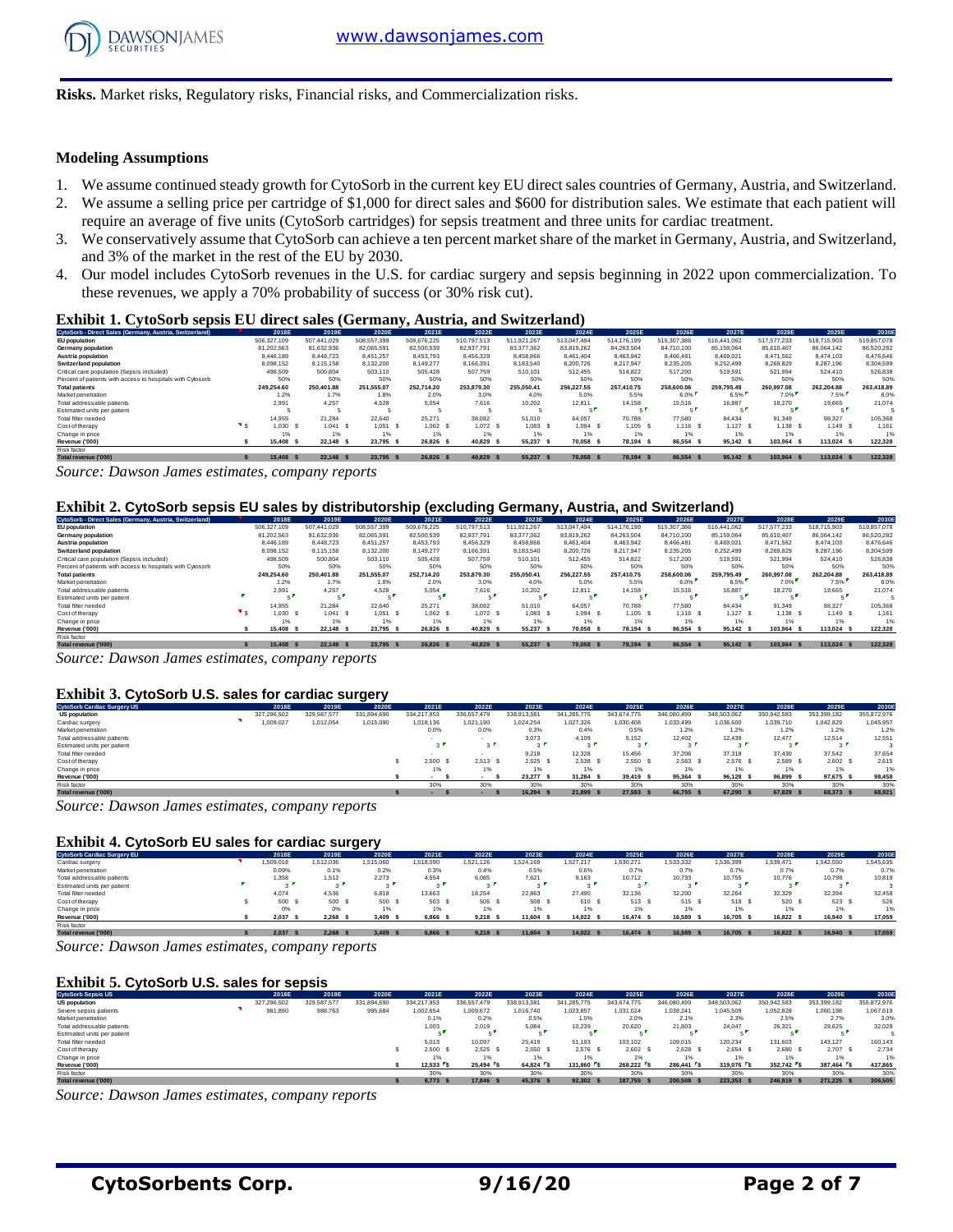

**Valuation.** We use a series of therapeutic models across the various indications and geographies and project product revenues for the Company out to the year 2030. In our U.S. therapeutic models, we apply a 30% risk cut (70% success probability) that both U.S. approvals and our market share forecasts can be realized. For us, valuation becomes an interesting question when we discuss the appropriate "r" risk-rate to use in our three model metrics, free cash flow to the firm (FCFF), Discounted EPS and Sum-Of-The-Parts (SOP) models, which are equal-weighted, averaged and rounded to the nearest whole number. Typically for early-stage companies with no revenues, we use 30%, and for companies with established products and revenues, we use a lower 15%. CytoSorbents arguably is somewhere in the middle, as products are approved and selling in Europe but not yet in the U.S. If we select a conservative 30%, we derive a \$9.00 price target. If we select a more aggressive 15%, we arrive at a \$26.00 target. If we select a mid-point (22.5%), we derive a \$16.00 target. Given the Company's unique position with approval in Europe, established proof of concept, and a product that works, we select the mid-point of 22.5% and set our target for CytoSorbents at \$16.00.<br>**Exhibit** we select the mid-point of 22.5% and set our target for CytoSorbents at \$16.00.<br> **Exhibit 6. FCFF Model**<br>
Price Target \$ 16<br>
Price Target \$ 16<br>
Price Target \$ 16<br>
2020

# **Exhibit 6. FCFF Model**

| Average \$      |      |
|-----------------|------|
| Price Target \$ |      |
| Year            | 2020 |

|                                                 | Average $\phi$  | - 10 |           |           |           |       |        |         |          |         |          |          |         |          |         |
|-------------------------------------------------|-----------------|------|-----------|-----------|-----------|-------|--------|---------|----------|---------|----------|----------|---------|----------|---------|
|                                                 | Price Target \$ | 16   |           |           |           |       |        |         |          |         |          |          |         |          |         |
|                                                 | Year            | 2020 |           |           |           |       |        |         |          |         |          |          |         |          |         |
| DCF Valuation Using FCF (mln):                  |                 |      |           |           |           |       |        |         |          |         |          |          |         |          |         |
| units ('000)                                    |                 |      | 2018A     | 2019A     | 2020E     | 2021E | 2022E  | 2023E   | 2024E    | 2025E   | 2026E    | 2027E    | 2028E   | 2029E    | 2030E   |
| EBIT                                            |                 |      | (17, 830) | (20, 358) | (14, 599) | 9,301 | 32,034 | 83,013  | 147,875  | 252,067 | 315,248  | 356,152  | 386,456 | 405,408  | 401,536 |
| <b>Tax Rate</b>                                 |                 |      | 0%        | 5%        | 8%        | 10%   | 12%    | 15%     | 18%      | 21%     | 24%      | 28%      | 33%     | 33%      | 33%     |
| EBIT (1-t)                                      |                 |      | (17, 830) | (19, 340) | (13, 431) | 8,371 | 28,190 | 70,561  | 121,257  | 199,133 | 239,589  | 256,429  | 258,926 | 271,623  | 269,029 |
| CapEx                                           |                 |      | (493)     | (698)     | (768)     | (845) | (929)  | (1,022) | (1, 124) | (1,237) | (1, 361) | (1, 497) | (1,646) | (1, 811) | (1,992) |
| Depreciation                                    |                 |      | 391       | 582       | 667       |       | ۰      |         | ٠        |         |          |          |         |          |         |
| Change in NWC                                   |                 |      |           |           |           |       |        |         |          |         |          |          |         |          |         |
| <b>FCF</b>                                      |                 |      | (17, 932) | (19, 457) | (13,531)  | 7,526 | 27,261 | 69,539  | 120,133  | 197,896 | 238,228  | 254,933  | 257,279 | 269,812  | 267,037 |
| PV of FCF                                       |                 |      | (26, 910) | (23, 834) | (13,531)  | 6,144 | 18,166 | 37,828  | 53,348   | 71,739  | 70,498   | 61,585   | 50,736  | 43,435   | 35,092  |
| Discount Rate                                   |                 |      | 22.5%     |           |           |       |        |         |          |         |          |          |         |          |         |
| Long Term Growth Rate                           |                 |      | $1\%$     |           |           |       |        |         |          |         |          |          |         |          |         |
| <b>Terminal Cash Flow</b>                       |                 |      | 1,254,453 |           |           |       |        |         |          |         |          |          |         |          |         |
| Terminal Value YE2030                           |                 |      | 164,852   |           |           |       |        |         |          |         |          |          |         |          |         |
| <b>NPV</b>                                      |                 |      | 599,892   |           |           |       |        |         |          |         |          |          |         |          |         |
| NPV-Debt                                        |                 |      |           |           |           |       |        |         |          |         |          |          |         |          |         |
| Shares out ('000)                               |                 |      | 37,991    | 2030E     |           |       |        |         |          |         |          |          |         |          |         |
| NPV Per Share                                   |                 |      | 16        |           |           |       |        |         |          |         |          |          |         |          |         |
| Source: Dawson James estimates, company reports |                 |      |           |           |           |       |        |         |          |         |          |          |         |          |         |

#### **Exhibit 7. Discounted EPS Model**

| <b>Current Year</b>             | 2020  |
|---------------------------------|-------|
| Year of EPS                     | 2030  |
| <b>Earnings Multiple</b>        | 15    |
| <b>Discount Factor</b>          | 22.5% |
| <b>Selected Year EPS</b>        | 7.08  |
| <b>NPV</b>                      | 13.96 |
| Saures: Daugan, Jamas satimator |       |

Exhibit 7. Discounted EPS Model<br>
Current Year<br>
Year of EPS<br>
Earnings Multiple Varies, Year is Constant<br>
Earnings Multiple Varies, Year is Constant<br>
Earnings Multiple Varies, Year is Constant<br>
Discount Factor<br>
22.5% **20%** <del></del> Discount Factor 22.5% Earnings **0** 0.00 0.00 0.00 0.00 0.00 0.00 Selected Year EPS 7.08 Multiple **5** 20.19 12.68 8.13 5.31 3.53 2.39 13.96 **10.62 Example 14.9 Multiple Varies**, Year is Constant<br>
Near of EPS<br>
Discount Factor 2020<br>
Earnings Multiple 15<br>
Discount Factor 22.5% 10% 15% 10% 15% 20% 25% 30%<br>
Selected Year EPS 7.06 7.08 Multiple 13.96 Multiple Current Year<br> **Source: Dawson James estimates**<br>
Source: Dawson James estimates<br>
Source: Dawson James estimates<br>
Source: Dawson James estimates<br>
1 5<br>
Source: Dawson James estimates<br>
1 5<br>
Source: Dawson James estimates<br>
1 5 **2 0** 80.76 50.72 32.52 21.25 14.13 9.54 **2 100.65 63.40**<br> **2 100.9**<br> **2 10.69**<br> **2 10.69**<br> **2 10.68**<br> **2 10.68**<br> **2 10.68**<br> **2 10.69**<br> **2 10.69**<br> **2 10.69**<br> **2 10.69**<br> **2 10.69**<br> **2 10.69**<br> **2 10.69**<br> **2 10.69**<br> **2 10.69**<br> **2 10.69**<br> **2 10.69**<br> **2 10.69**<br> **2 10. 1** 0.00 0.00 0.00 0.00 0.00 0.00 0.00<br> **3** 20.19 12.68 8.13 5.31 3.53 2.39<br> **10** 40.38 25.36 16.28 10.62 7.06 4.77<br> **15** 60.57 38.04 24.39 15.93 10.59 7.16<br> **20** 80.76 50.72 32.52 21.25 14.13 9.54<br> **10.95 63.40** 40.65 26. **3** 10<br> **3** 140.38 25.36 16.26 10.62 7.06 4.77<br> **3 53** 23.9<br> **40.57** 38.04 24.39 15.93 10.59 7.16<br> **20** 80.76 50.72 32.52 21.25 14.13 9.54<br> **25** 100.95 63.40 40.65 26.56 17.66 11.93<br> **30** 121.14 76.08 48.78 31.87 21.19 14. Discount Rate and Earnings Multiple Varies, Year is Constant

 *Source: Dawson James estimates*

#### **Exhibit 8. Sum of the Parts Model**

| <b>CytoSorbents</b>                       | LT Gr | Discount Rate | Yrs to Mkt     | % Success | Peak Sales<br>(MM's) | Term Val |
|-------------------------------------------|-------|---------------|----------------|-----------|----------------------|----------|
| <b>CytoSorb - Sepsis Direct Sales(EU)</b> | 1%    | 22.5%         | $\overline{0}$ | 70%       | \$151                | \$701    |
| <b>INPV</b>                               |       |               |                |           |                      | \$7      |
| <b>CytoSorb - Sepsis Distributor (EU)</b> | $1\%$ | 22.5%         | $\overline{0}$ | 70%       | \$88                 | \$408    |
| <b>NPV</b>                                |       |               |                |           |                      | \$4      |
| <b>CytoSorb (Cardiac surgery US)</b>      | 1%    | 22.5%         | 2              | 50%       | \$68                 | \$318    |
| <b>NPV</b>                                |       |               |                |           |                      | \$1.53   |
| <b>CytoSorb (Cardiac surgery EU)</b>      | $1\%$ | 22.5%         | $\Omega$       | 70%       | \$17                 | \$79     |
| <b>NPV</b>                                |       |               |                |           |                      | \$0.8    |
| <b>CytoSorb (Sepsis US)</b>               | 1%    | 22.5%         | $\overline{4}$ | 50%       | \$271                | \$1,262  |
| <b>NPV</b>                                |       |               |                |           |                      | \$4.1    |
| Net Margin                                |       |               |                |           |                      | 55%      |
| MM Shrs OS (2030E)                        |       |               |                |           |                      | 38       |
| <b>Total</b>                              |       |               |                |           |                      | \$18     |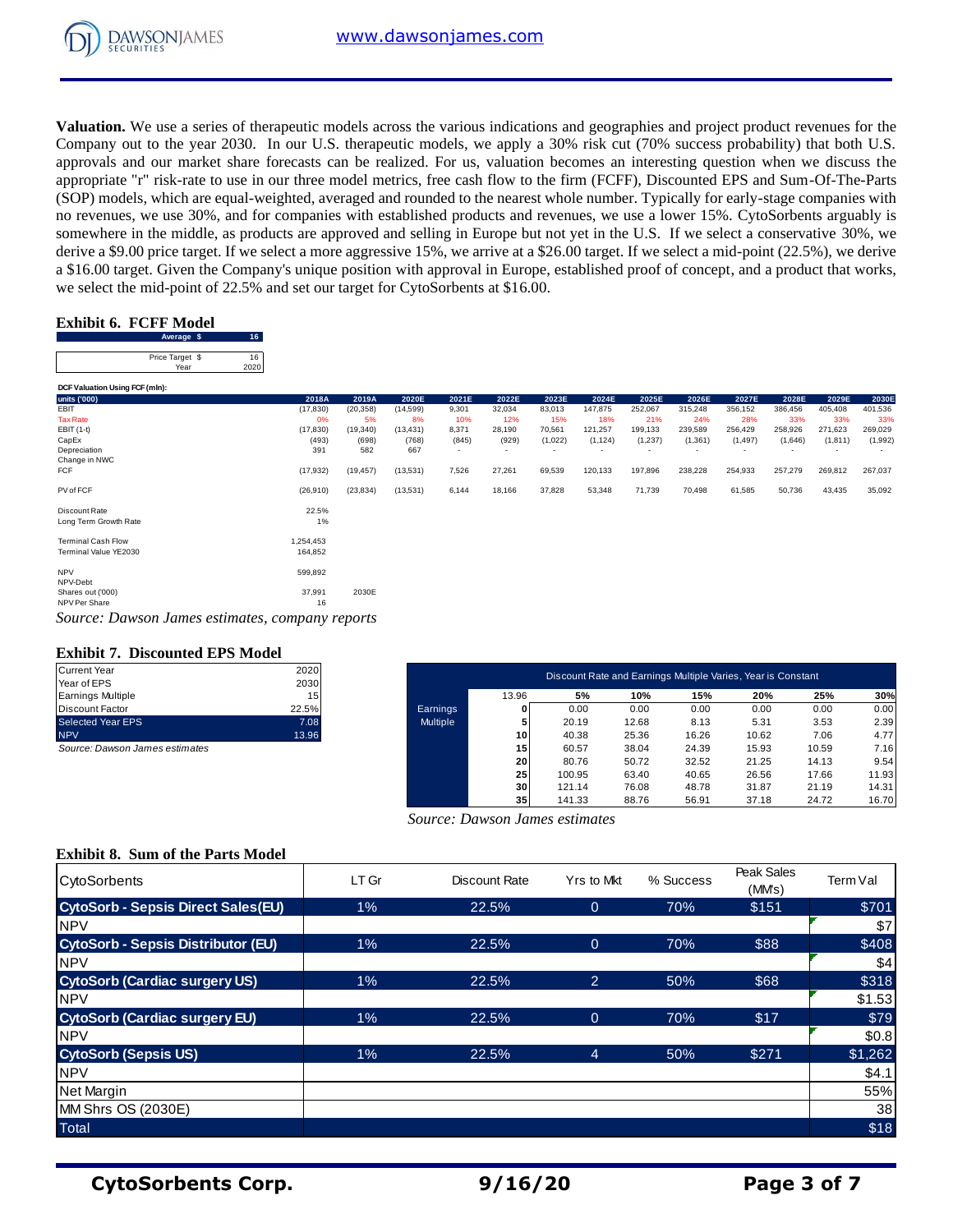

*Source: Dawson James estimates*

# **Risk Analysis**

**Market Share Risk:** CytoSorbents' potential inability to further grow product sales in the EU will hinder its profitability as more capital is invested in clinical trials to bring CytoSorb to the U.S. market. The Company's product represents a new treatment for critical care patients that may take longer for adoption than predicted.

**Regulatory Risk:** There may be certain regulatory risks related to CytoSorb approval in the U.S.

**Commercial Risk:** There is no guarantee that the Company will be able to develop and expand sales operations to offset research and development costs. Delays in U.S. commercialization will be negatively reflected in its valuation.

**Financial Risk:** The Company should be expected to raise capital in the near term. We assume a raise and dilution, but there is no guarantee that market conditions will be favorable.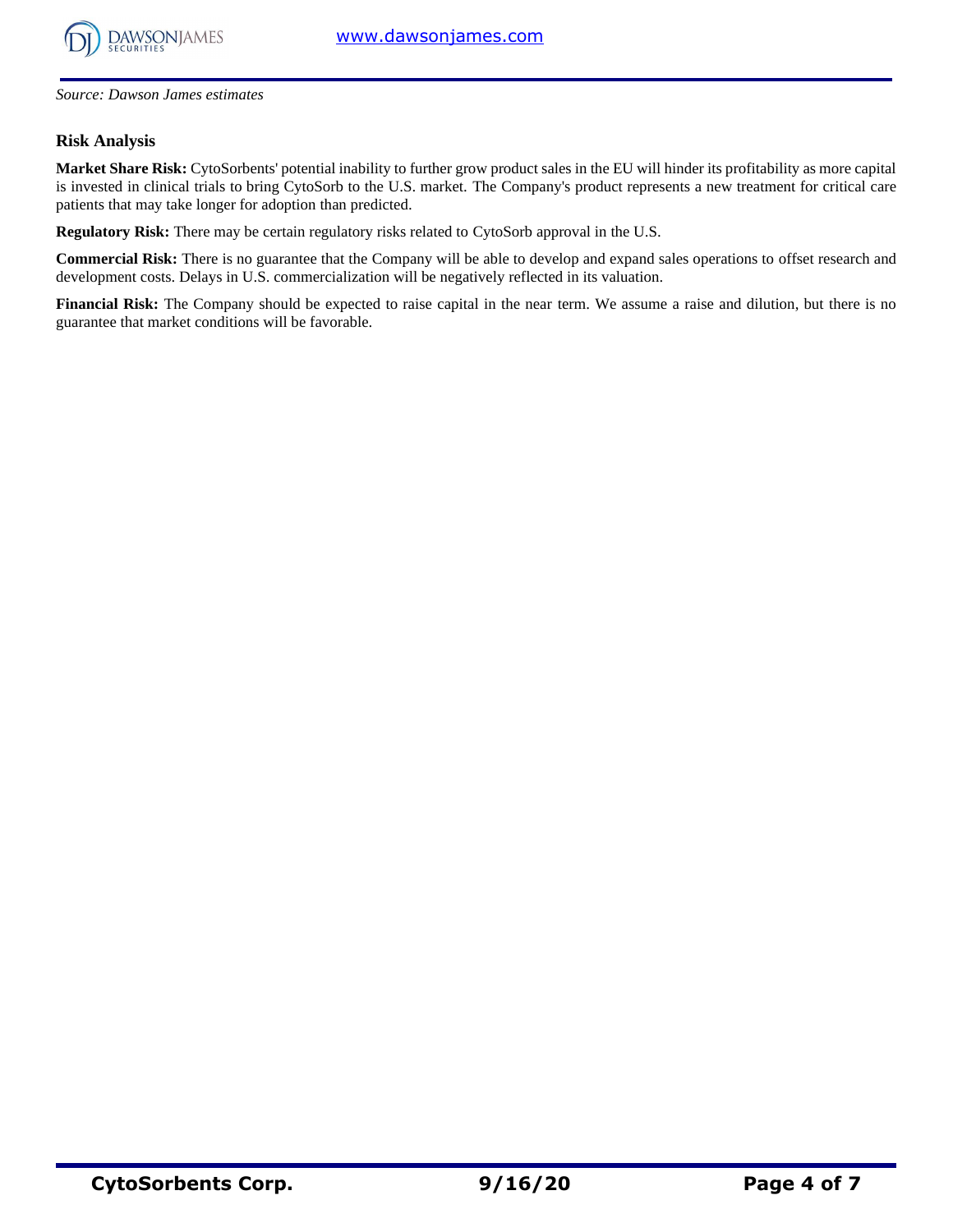

## **Exhibit 9. Income Statement**

| CTSO.: Income Statement (\$000)<br>.: YE December 31  | 1Q19A         | 2Q19A        | 3Q19A                    | 4Q19A    | 2019A                    | 1Q20A        | 2Q20A   | 3Q20E   | 4Q20E                    | 2020E                 | 2021E                    | 2022E           | 2023E   | 2024E   | 2025E                    | 2026E           | 2027E   | 2028E           | 2029E       | 2030E                    |
|-------------------------------------------------------|---------------|--------------|--------------------------|----------|--------------------------|--------------|---------|---------|--------------------------|-----------------------|--------------------------|-----------------|---------|---------|--------------------------|-----------------|---------|-----------------|-------------|--------------------------|
|                                                       |               |              |                          |          |                          |              |         |         |                          |                       |                          |                 |         |         |                          |                 |         |                 |             |                          |
| Revenue:                                              |               |              |                          |          | 22.766                   |              |         |         |                          |                       |                          |                 |         | 84.070  |                          |                 |         |                 | 150.699     |                          |
| CytoSorb Direct Sales (Germany, Austria, Switzerland) | 4,576         | 5,850        | 5,728                    | 6,612    |                          | 5,050        | 5.500   | 5,590   | 5,805                    | 21,500                | 40,239                   | 54,439          | 69,046  |         | 99,520                   | 115,405         | 131,735 | 148,520         |             | 150,699                  |
| CytoSorb Distributor (Rest of EU)                     |               |              |                          |          |                          | 2,350        | 2,800   | 2,497   | 2,593                    | 9,602                 | 13,336                   | 21,587          | 27,297  | 41,422  | 55,87                    | 70,651          | 85,766  | 86,763          | 87,771      | 87,771                   |
| CytoSorb (Cardiac surgery EU)                         |               |              |                          |          |                          | 710          | 1.160   | 780     | 810                      | 3,000                 | 6,866                    | 9,218           | 11,604  | 14.022  | 16,474                   | 16,589          | 16.705  | 16,822          | 16,940      | 16,940                   |
| CytoSorb (Cardiac surgery US)                         |               |              |                          |          |                          |              |         |         |                          |                       | $\overline{\phantom{a}}$ | $\sim$          | 16,294  | 21.899  | 27,593                   | 66,755          | 67,290  | 67,829          | 68,373      | 68,373                   |
| CytoSorb (sepsis US)                                  |               |              |                          |          |                          |              |         |         |                          |                       | 8,773                    | 17,846          | 45,376  | 92,302  | 187,755                  | 200,508         | 223,353 | 246,919         | 271,225     | 271,225                  |
| VetResQ                                               |               |              |                          |          |                          | 45           | 60      | 39      | 41                       | 150                   | 158                      | 165             | 174     | 182     | 191                      |                 |         |                 |             |                          |
| <b>Other Sales</b>                                    |               |              |                          |          |                          |              |         |         |                          |                       |                          |                 |         |         |                          |                 |         |                 |             |                          |
| <b>Total Product Sales</b>                            | 4.576         | 5.850        | 5.728                    | 6.612    | 22.766                   | 8.155        | 9.520   | 8.906   | 9.248                    | 34.252                | 69.372                   | 103.255         | 169.790 | 253,897 | 387.404                  | 469.908         | 524.849 | 566.853         | 595,008     | 595.008                  |
|                                                       |               |              |                          |          |                          |              |         |         |                          |                       |                          |                 |         |         |                          |                 |         |                 |             |                          |
| Royalty (HemoDefend US)                               |               |              |                          | ٠        |                          |              |         |         |                          |                       | . .                      |                 |         |         |                          |                 |         |                 |             |                          |
| Grant revenue                                         | 615           | 382          | 367                      | 820      | 2,184                    | 551          | 275     |         |                          | 826                   | $\overline{\phantom{a}}$ | ٠               |         |         |                          | ٠               |         |                 |             |                          |
| Other revenue                                         |               |              | $\overline{\phantom{a}}$ | ٠        | $\overline{\phantom{a}}$ | ٠            |         |         | $\overline{\phantom{a}}$ | ٠                     | $\overline{\phantom{a}}$ | $\sim$          |         |         | $\overline{\phantom{a}}$ | ٠               |         | $\sim$          |             | $\overline{\phantom{a}}$ |
| <b>Total Revenue</b>                                  | 5.191         | 6.232        | 6.095                    | 7.432    | 24.950                   | 8.706        | 9.795   | 8.906   | 9.248                    | 35.078                | 69.372                   | 103.255         | 169.790 | 253.897 | 387.404                  | 469,908         | 524.849 | 566.853         | 595.008     | 595.008                  |
| <b>Expenses:</b>                                      |               |              |                          |          |                          |              |         |         |                          |                       |                          |                 |         |         |                          |                 |         |                 |             |                          |
| Costs of Goods Sold                                   | 1,738         | 1,834        | 1,696                    | 2,096    | 7,364                    | 2,385        | 3,250   | 1,781   | 1,850                    | 9,265                 | 13,874                   | 20,651          | 33,958  | 50.779  | 77,481                   | 93,982          | 104,970 | 113,371         | 119.002     | 119,002                  |
| %COGS                                                 | 38%           | 29%          | 25%                      | 25%      | 25%                      | 29%          | 20%     | 20%     | 20%                      | 20%                   | 20%                      | 20%             | 20%     | 20%     | 20%                      | 20%             | 20%     | 20%             | 20%         | 20%                      |
| Research and Development                              | 2,418         | 2,930        | 3,185                    | 3,559    | 12,092                   | 1,965        | 2,406   | 3,458   | 3,591                    | 13,301                | 14,631                   | 16,094          | 17,704  | 19,474  | 21,422                   | 23,564          | 25,920  | 28,512          | 31,364      | 34,500                   |
| %R&I                                                  |               |              | 56%                      | 54%      | 53%                      | 24%          | 25%     | 39%     | 39%                      | 39%                   |                          | 16%             | 10%     | 8%      |                          | 5%              | 5%      |                 | 5%          | 6%                       |
|                                                       | 53%           | 50%          |                          | 6,634    | 22,006                   |              | 6,591   | 6,580   | 6,833                    | 25,307                | 21%<br>29,103            | 32,013          | 32,653  | 33,307  | 6%<br>33,973             | 34,652          | 35,345  | 5%<br>36,052    |             | 37,509                   |
| Selling, General and Administrative<br>%SG&           | 4,758<br>104% | 4,506<br>77% | 6,108<br>107%            | 100%     | 97%                      | 6,317<br>77% | 69%     | 74%     | 74%                      | 74%                   | 42%                      | 31%             | 19%     | 13%     | 9%                       | 7%              |         |                 | 36,773<br>6 | 6%                       |
|                                                       |               |              |                          |          |                          |              |         |         |                          |                       |                          |                 |         |         |                          |                 | - 7%    | 6%              |             |                          |
| Legal, financial and other counseling                 | 561           | 592          | 733                      | 576      | 2,462                    | 519          | 846     | 640     | 665                      | 2,462                 | 2,462                    | 2,462           | 2,462   | 2,462   | 2,462                    | 2,462           | 2,462   | 2,462           | 2,462       | 2,462                    |
| <b>Total Expenses</b>                                 | 9.475         | 9.862        | 11.723                   | 12.864   | 43.924                   | 11.186       | 13.093  | 12.459  | 12.939                   | 49.676                | 60.071                   | 71.221          | 86.777  | 106.022 | 135.337                  | 154,660         | 168.697 | 180.397         | 189.600     | 193.472                  |
| Operating Income (Loss)                               | (4, 284)      | (3,630)      | (5,628)                  | (5, 432) | 18,974                   | (2,480)      | (3,298) | (3,554) | (3,690)                  | (14, 599)             | 9.301                    | 32,034          | 83.013  | 147.875 | 252.067                  | 315,248         | 356,152 | 386.456         | 405.408     | 401,536                  |
| Interest income (expense), net                        | (205)         | (214)        | (302)                    |          |                          |              |         |         |                          |                       |                          |                 |         |         |                          |                 |         |                 |             |                          |
| Gain (loss) on foreign currency transactions          | (393)         | 297          | (956)                    | (332)    | (1, 384)                 | (668)        | (274)   |         |                          |                       |                          |                 |         |         |                          |                 |         |                 |             |                          |
| Change in warrant liability                           |               |              |                          |          |                          | (306)        |         |         |                          |                       |                          |                 |         |         |                          |                 |         |                 |             |                          |
| Other income (expense), net                           |               |              |                          |          |                          |              | 705     |         |                          |                       |                          |                 |         |         |                          |                 |         |                 |             |                          |
|                                                       |               |              |                          |          |                          |              |         |         |                          |                       |                          |                 |         |         |                          |                 |         |                 |             |                          |
| <b>Total Other Income</b>                             | (598)         | 83           | (1,258)                  | (332)    | (1, 384)                 | (974)        | 431     |         |                          |                       |                          |                 |         |         |                          |                 |         |                 |             |                          |
| <b>Pretax Income</b>                                  | (4.882)       | (3.547)      | (6.886)                  | (5,764)  | (20.358)                 | (3.454)      | (2.867) | (3.554) | (3.690)                  | (14.599)              | 9.301                    | 32.034          | 83.013  | 147.875 | 252.067                  | 315.248         | 356.152 | 386,456         | 405.408     | 401.536                  |
|                                                       |               |              |                          |          |                          |              |         |         |                          |                       |                          |                 |         |         |                          |                 |         |                 |             |                          |
| Income Tax Benefit (Provision)                        |               |              |                          | 1,092    | 1,092                    |              |         | (284)   | (295)                    | (1, 168)              | 930                      | 3,844           | 12,452  | 26.617  | 52,934                   | 75,660          | 99,723  | 127,531         | 133.784     | 132,507                  |
| <b>Tax Rate</b>                                       |               | 5%           | 5%                       |          | 59                       | 8%           | 8%      | 8%      | $R^{\prime}$             | <b>R</b> <sup>Q</sup> | 10 <sup>1</sup>          | 12 <sup>9</sup> | 159     | 189     | 21                       | 24 <sup>°</sup> | 28'     | 33 <sup>0</sup> | 33'         | 339                      |
| <b>GAAP Net Income (Loss)</b>                         | (4.882)       | (3.547)      | (6.886)                  | (4,672)  | (19, 266)                | (3.454)      | (2.867) | (3.270) | (3.395)                  | (13, 431)             | 8.371                    | 28,190          | 70,561  | 121.257 | 199.133                  | 239.589         | 256,429 | 258,926         | 271.623     | 269,029                  |
| <b>GAAP-EPS</b>                                       | (0.15)        | (0.11)       | (0.21)                   | (0.14)   | (0.62)                   | (0.10)       | (0.08)  | (0.09)  | (0.09)                   | (0.36)                | 0.23                     | 0.77            | 1.91    | 3.27    | 5.35                     | 6.41            | 6.83    | 6.87            | 7.18        | 7.08                     |
| GAAP-EPS (Dil)                                        |               | (0.11)       | (0.21)                   | (0.14)   | (0.60)                   |              | (0.08)  | (0.09)  | (0.09)                   | (0.37)                | 0.23                     | 0.77            | 1.91    | 3.27    | 5.35                     | 6.41            | 6.83    | 6.87            | 7.18        | 7.08                     |
|                                                       | (0.15)        |              |                          |          |                          | (0.10)       |         |         |                          |                       |                          |                 |         |         |                          |                 |         |                 |             |                          |
| Wgtd Avg Shrs (Bas) - '000s                           | 31,931        | 32,267       | 32,366                   | 32,450   | 32,253                   | 33,981       | 36,483  | 36,520  | 36,556                   | 35,885                | 36,648                   | 36,795          | 36,942  | 37,090  | 37,239                   | 37,388          | 37,538  | 37,688          | 37.839      | 37,991                   |
| Watd Ava Shrs (Dil) - '000s                           | 31.931        | 32.267       | 32.366                   | 32.450   | 32.253                   | 33.981       | 36.483  | 36.520  | 36,556                   | 35.885                | 36.648                   | 36.795          | 36.942  | 37.090  | 37.239                   | 37,388          | 37.538  | 37,688          | 37.839      | 37,991                   |

*Source: Dawson James estimates and company reports*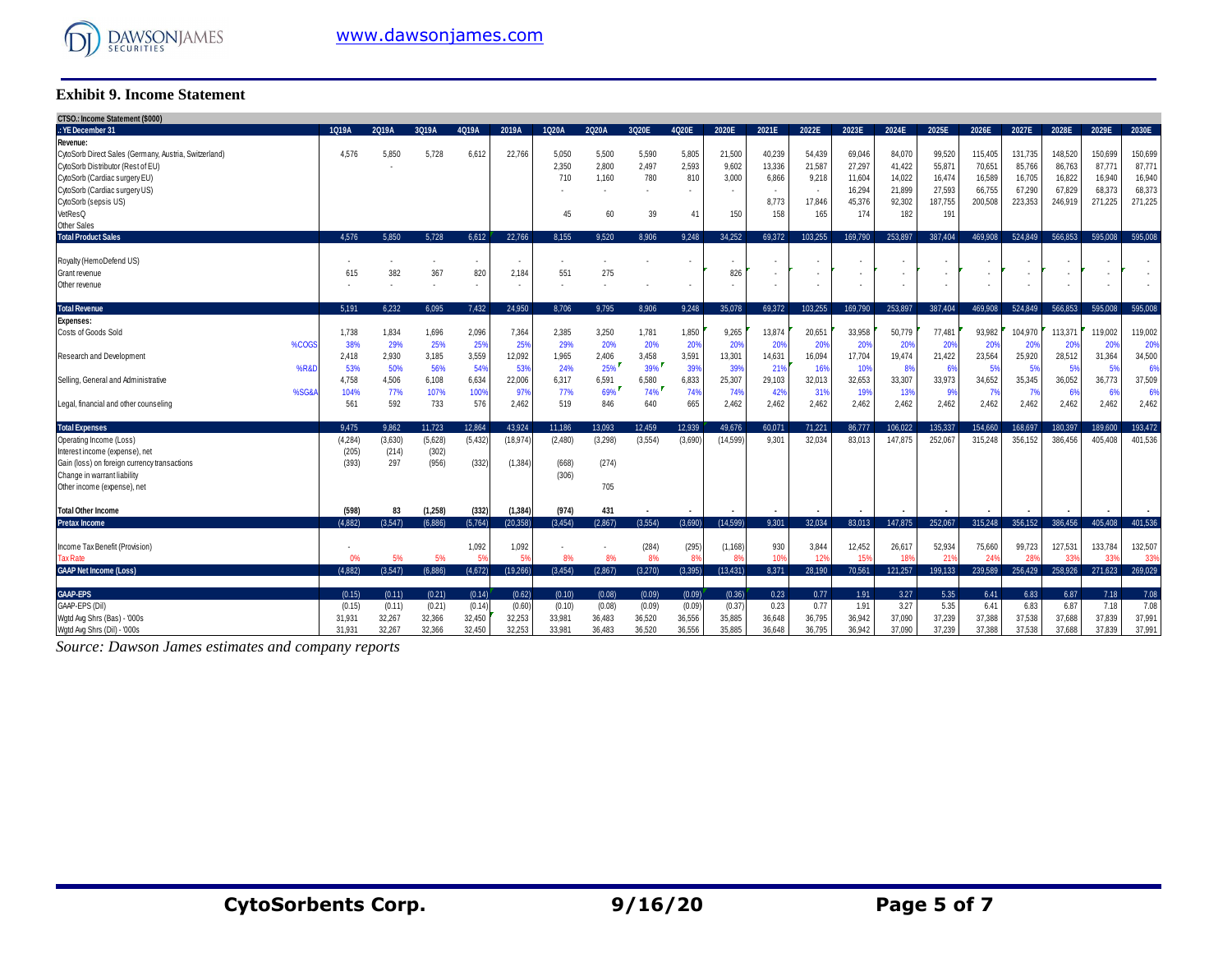

## **Important Disclosures:**

#### **Price Chart:**



- Price target and rating changes over the past three years:
- Initiated Buy July 11, 2019 Price Target \$15.00
- Update Buy August 12, 2019 Price Target \$15.00
- Update Buy August 15, 2019 Price Target \$15.00 Update – Buy – August 19, 2019 – Price Target \$15.00
- Update Buy November 6, 2019 Price Target \$15.00
- Update Buy February 19, 2020 Price Target \$15.00
- Price Target Increase Buy March 9, 2020 Price Target \$17.00
- Update Buy March 25, 2020 Price Target \$17.00
- Update Buy April 13, 2020 Price Target \$17.00
- Update Buy May 6, 2020 Price Target \$17.00
- Update Buy June 9, 2020 Price Target \$17.00
- Update Buy July 31, 2020 Price Target \$15.00
- Update Buy August 12, 2020 Price Target \$16.00
- Update Buy September 16, 2020 Price Target \$16.00

Dawson James Securities, Inc. (the "Firm") is a member of the Financial Industry Regulatory Authority ("FINRA") and the Securities Investor Protection Corporation ("SIPC").

The Firm does not make a market in the securities of the subject Company (s). The Firm has NOT engaged in investment banking relationships with CTSO in the prior twelve months, as a manager or co-manager of a public offering and has NOT received compensation resulting from those relationships. The Firm may seek compensation for investment banking services in the future from the subject Company (s). The Firm has NOT received any other compensation from the subject Company (s) in the last 12 months for services unrelated to managing or co-managing of a public offering.

Neither the research analyst(s) whose name appears on this report nor any member of his (their) household is an officer, director or advisory board member of these companies. The Firm and/or its directors and employees may own securities of the Company (s) in this report and may increase or decrease holdings in the future. As of August 31, 2020, the Firm as a whole did not beneficially own 1% or more of any class of common equity securities of the subject company(s) of this report. The Firm, its officers, directors, analysts or employees may affect transactions in and have long or short positions in the securities (or options or warrants related to those securities) of the Company (s) subject to this report. The Firm may affect transactions as principal or agent in those securities.

Analysts receive no direct compensation in connection with the Firm's investment banking business. All Firm employees, including the analyst(s) responsible for preparing this report, may be eligible to receive non-product or service-specific monetary bonus compensation that is based upon various factors, including total revenues of the Firm and its affiliates as well as a portion of the proceeds from a broad pool of investment vehicles consisting of components of the compensation generated by investment banking activities, including but not limited to shares of stock and/or warrants, which may or may not include the securities referenced in this report.